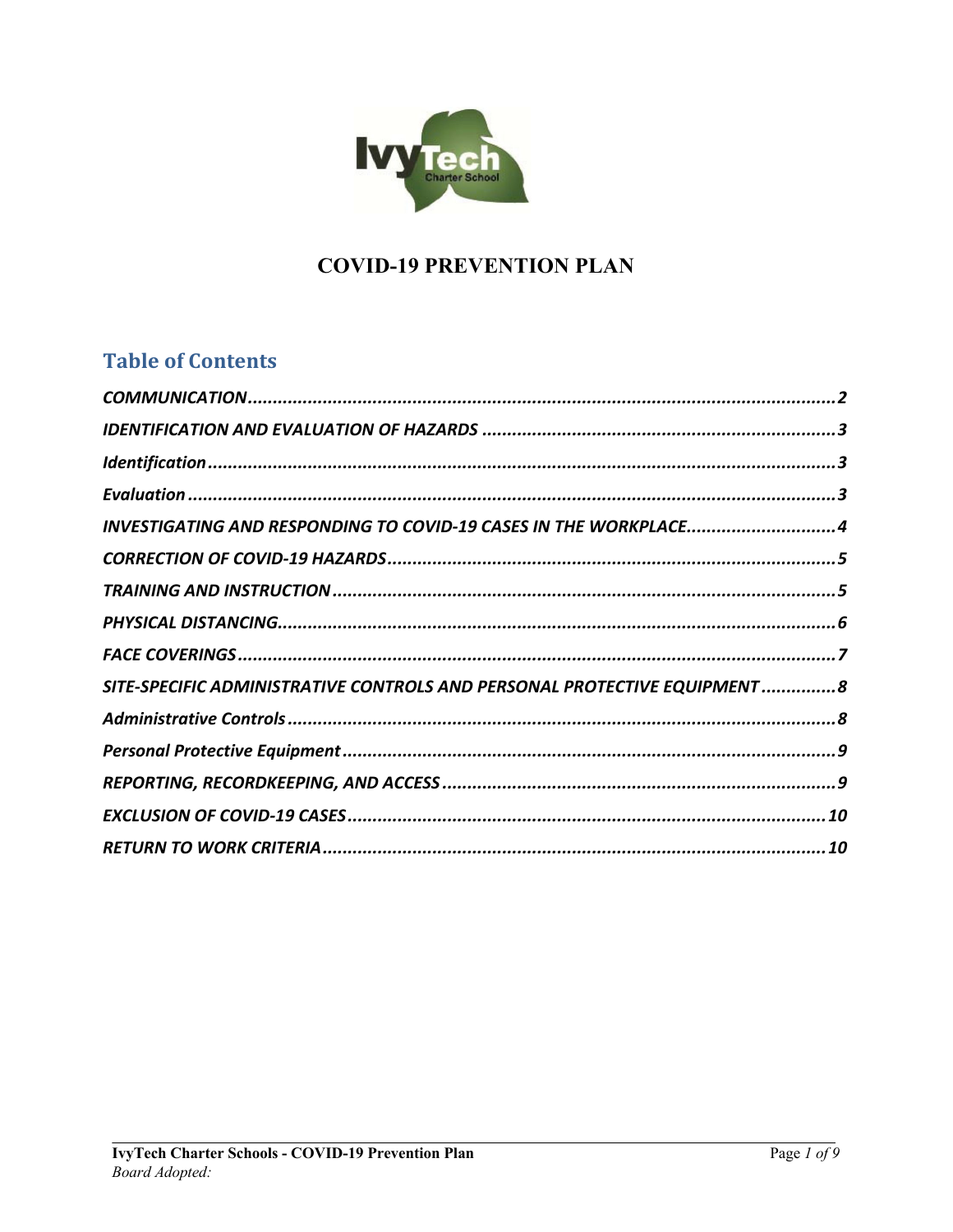IvyTech Charter School ("School") adopts this COVID-19 Prevention Plan ("CPP") in accordance with Cal-OSHA regulations. The following CPP outlines the School's plan to maximize workplace safety and health, and the steps the School takes to protect workers from being exposed to infectious diseases like the Coronavirus (COVID-19).

#### **Authority and Responsibility**

Jacqueline Gardner has overall authority and responsibility for implementing the provisions of this CPP in our workplace. In addition, all site administrators, managers, and supervisors are responsible for implementing and maintaining the CPP in their assigned work areas and for ensuring employees receive answers to questions about the program.

Employee Responsibilities include:

- All employees are responsible for using safe work practices, following all directives, policies and procedures, and assisting in maintaining a safe work environment.
- Employees must immediately report any symptoms of COVID-19 they experience whether the symptoms developed while at work or elsewhere. Employees must also promptly disclose positive COVID-19 tests.
- An employee must stay home if they are sick, follow public health agency guidelines, and contact their supervisor or manager for further instructions.
- Employees must cooperate with any investigation related to the onset of illness, date of symptoms, others with whom the employee had close contact, and coronavirus testing among other topics.

#### **COMMUNICATION**

The School will do all of the following in a form readily understandable by employees:

- Ask employees to report to human resources, without fear of reprisal, COVID-19 symptoms, possible COVID-19 exposures and possible COVID-19 hazards at the workplace
- Describe procedures or policies for accommodating employees with medical or other conditions that put them at increased risk of severe COVID-19 illness.
- Provide information about access to COVID-19 testing. If testing is required, the School will inform affected employees of the reason for the COVID-19 testing and the possible consequences of a positive test.
- Communicate information about COVID-19 hazards and the employer's COVID-19 policies and procedures to employees and to other employers, persons, and entities within or in contact with the School's workplace.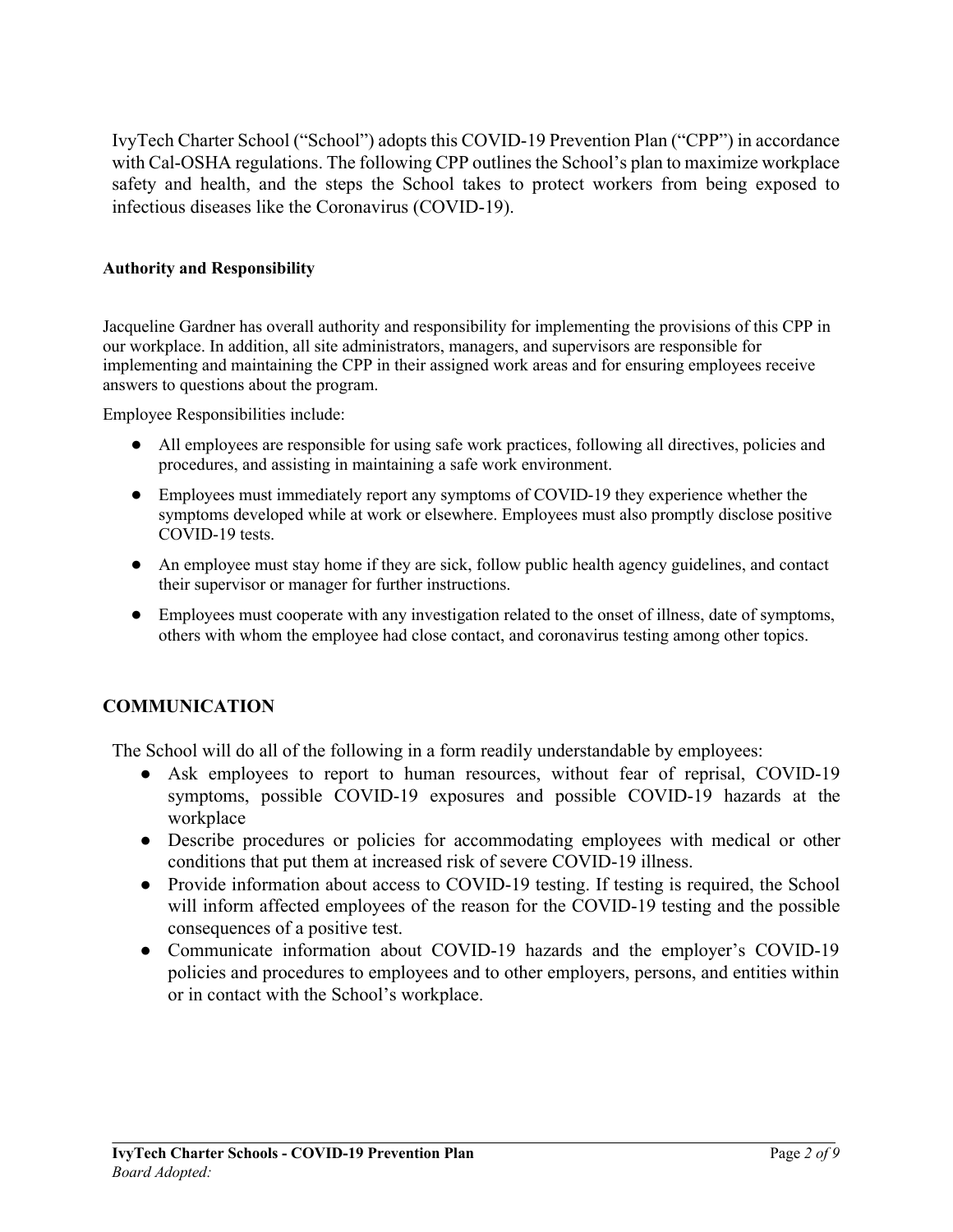#### ●

### **IDENTIFICATION AND EVALUATION OF HAZARDS**

Employees shall participate in the identification and evaluation of COVID-19 hazards.

#### **Identification**

- Employees must evaluate their own symptoms and complete the School's wellness check before reporting to in-person assignments.
- Employees with COVID-19 symptoms must contact human resources immediately by phone or text and are not permitted to report to work or be within six feet of other employees, students and their families, or vendors and community providers until permission is received from human resources.
- For staff with job responsibilities that must be completed in-person and cannot be performed remotely, the School will screen employees for COVID-19 symptoms and document the following:
	- Name
	- Responses to questions regarding the nature of the in-person meeting and when they completed the CDC self-checker and their results
- In the event that there is an outbreak of three or more cases in an exposed workplace the following will apply:
	- The School will provide COVID-19 testing to all employees at the exposed workplace except for employees who were not present during the period of the outbreak identified by a local health department or the relevant 14-day period(s) under subsection (a) as applicable. COVID-19 testing will be provided at no cost to the employees during employees' working hours.
	- After the first two COVID-19 tests, the School will provide continuous COVID-19 testing for employees who remain at the workplace at least once per week, or more frequently, if recommended by the local health department.
	- The School will provide additional testing when deemed necessary by OSHA.

#### **Evaluation**

To prevent or reduce the risk of transmission of COVID-19 in the workplace, the following procedures will be implemented:

- The School will conduct periodic inspections as needed (every 30 days if during an active outbreak) to identify unhealthy conditions, work practices, and work procedures related to COVID-19 and to ensure compliance with its COVID-19 policies and procedures. And, will evaluate existing COVID-19 prevention controls at the workplace and the need for different or additional controls.
- The School will conduct a workplace-specific identification of all interactions, areas, activities, processes, equipment, and materials that could potentially expose employees to COVID-19 hazards:
	- Where required by State and local health departments, specific workplace plans will be posted alerting employees and visitors of the measures that are needed to prevent the spread of COVID-19 within the establishment.
	- When practicable, increased air circulation will be implemented by opening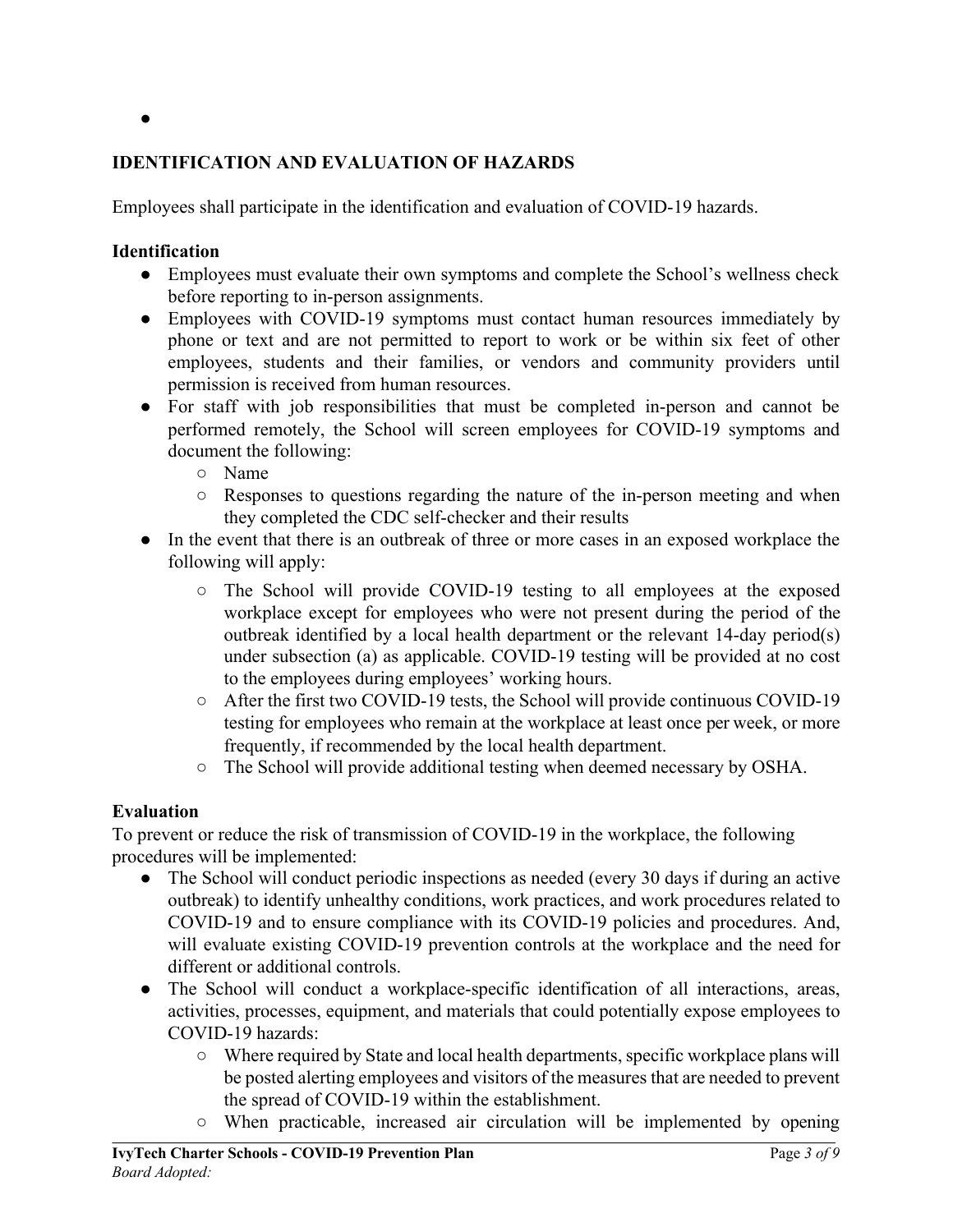doors/windows.

- Signage will be posted at the workplace entrance requiring all who enter to wear a face covering and restricting those who have COVID-19 symptoms from entering.
- Signage will be placed in the restroom(s) and in the kitchen/lunchroom if applicable reminding employees to wash their hands with soap and water.
- All persons at the workplace will be required to wear a face covering if they are or would likely be within six feet of another person.
- Communal items that cannot be sanitized between uses will no longer be available for use.
- Sanitizer will be readily available to employees throughout the workplace and provided to clean high touch areas like the copier touch screen, between uses.
- Soap and water will be available to employees to wash their hands.
- Meeting attendees will be required to maintain social distancing at all times.
- Breaks and lunch times may be staggered to accommodate fewer employees in designated areas at one time in order to maintain social distancing.
- The maximum capacity in order to maintain social distancing for communal spaces will be posted in conspicuous places.
- If an employee cannot maintain social distancing during a work-related task, they will be required to wear a face covering and limit the length of the interaction.
- The School will treat all persons, regardless of symptoms or negative COVID-19 test results, as potentially infectious.
- Upon learning an employee may have COVID-19 symptoms:
	- Human resources will evaluate the employee's COVID-19 symptoms using the Coronavirus Self-Checker provided by the Centers for Disease Control (CDC).
	- Human resources will ask the employee to complete the Coronavirus Self-Checker and SOCS's wellness check Google form.
	- Human resources will determine a course of action based upon the guidance of the CDC's Self-Checker.
		- If it is determined by human resources that the employee should be tested for COVID-19, the employee will be directed to a specific testing location that will be covered by the employee's medical benefits if insured through the school or be paid by SOCS.
		- ■

#### **INVESTIGATING AND RESPONDING TO COVID-19 CASES IN THE WORKPLACE**

The School has established a procedure to investigate COVID-19 cases in the workplace. This includes procedures for verifying COVID-19 case status, receiving information regarding COVID-19 test results and onset of COVID-19 symptoms, and identifying and recording COVID-19 cases.

- Where there has been a COVID-19 case at the place of employment, the following steps will be taken:
	- a. Determine the day and time the COVID-19 case was last present and, to the extent possible, the date of the positive COVID-19 test(s) and/or diagnosis, and the date the COVID-19 case first had one or more COVID-19 symptoms, if any were experienced.
	- b. Determine who may have had a COVID-19 exposure. This requires an evaluation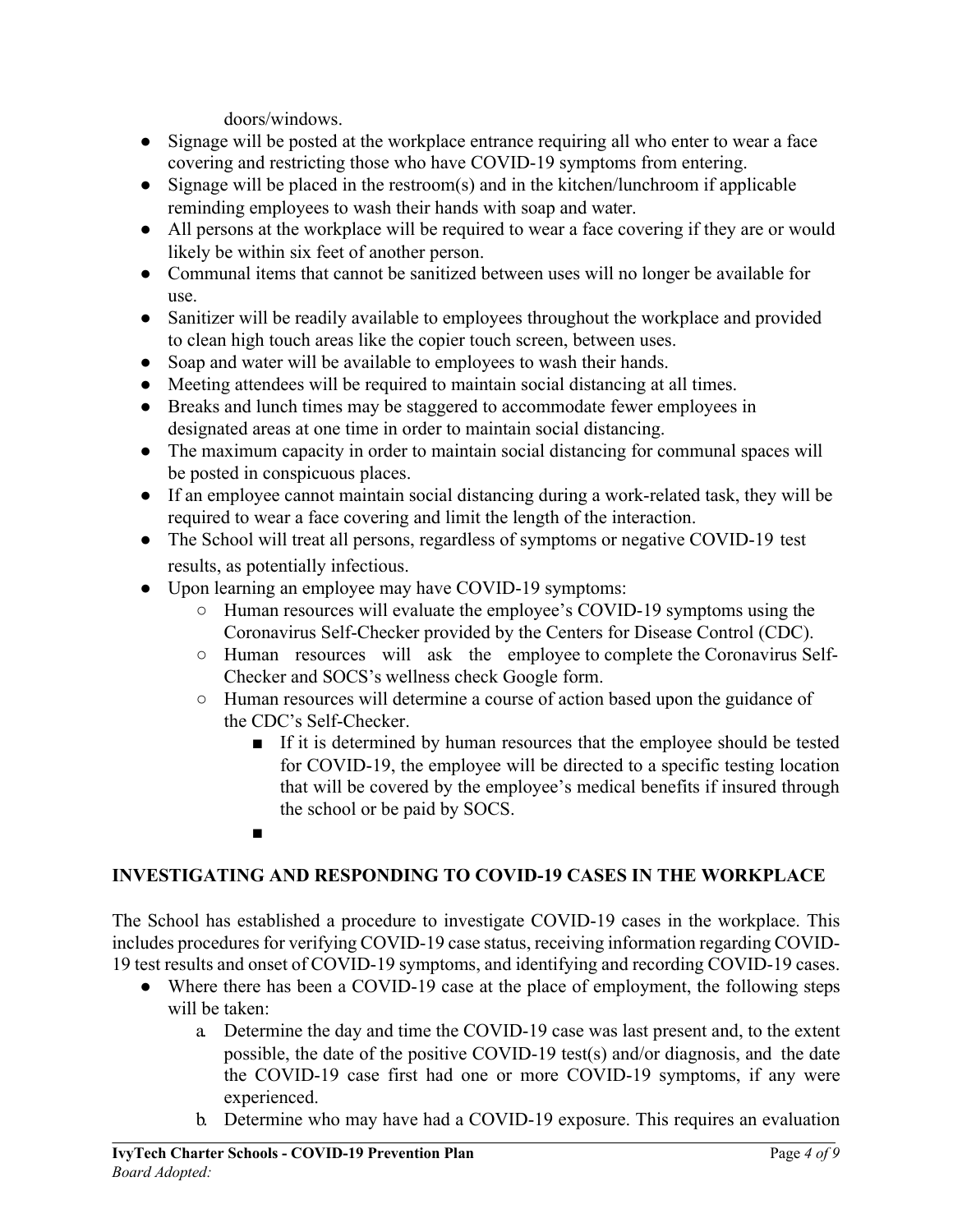of the activities of the COVID-19 case and all locations at the workplace which may have been visited by the COVID-19 case during the high-risk exposure period.

- c. Provide notice of the potential COVID-19 exposure, within one business day, in a way that does not reveal any personal identifying information of the COVID-19 case, to the following:
	- All employees who may have had COVID-19 exposure
	- Community providers, vendors and other individuals present at the workplace during the high-risk exposure period.
- d. Offer COVID-19 testing at no cost to employees during their working hours to all employees who had potential COVID-19 exposure in the workplace and provide them with information on available resources and benefits.
- e. Investigate whether any workplace condition could have contributed to the risk of COVID-19 exposure and what could be done to reduce exposure to COVID-19 hazards.
- Personal identifying information or medical services provided to COVID-19 cases or persons with COVID-19 symptoms shall be kept confidential.within or outside the workplace, except when legally required.

### **CORRECTION OF COVID-19 HAZARDS**

The School has implemented policies and/or procedures for correcting unsafe or unhealthy conditions, work practices, policies and procedures in a timely manner based on the severity of the hazard.

These include, but are not limited to, implementing controls and/or policies and procedures in response to the evaluations conducted, and implementing the controls outlined in the Evaluation section of this policy.

The School will implement procedures to reduce the transmission of COVID-19 based on the investigation. The School will consider moving indoor tasks outdoors or have the tasks performed remotely, increasing outdoor air supply when work is done indoors when possible, increasing physical distancing as much as possible, requiring face masks, and other applicable controls.

#### **TRAINING AND INSTRUCTION**

Notification shall be provided to parents advising them of health and safety requirements for students to return to in-person activities. Staff shall receive training and information on COVID-19 and preventative practices.

The School will provide effective training and instruction to employees that includes the following:

- A digital or printed copy of the policies and procedures designed to protect employees from COVID-19 hazards outlined in this document.
- A digital or printed copy of COVID-19 related benefits to which the employee may be entitled under applicable federal, state and local laws.
	- Families First Coronavirus Response Act, Labor Code sections 248.1 and 248.5 ○ Labor Code sections 3212.86 through 3212.88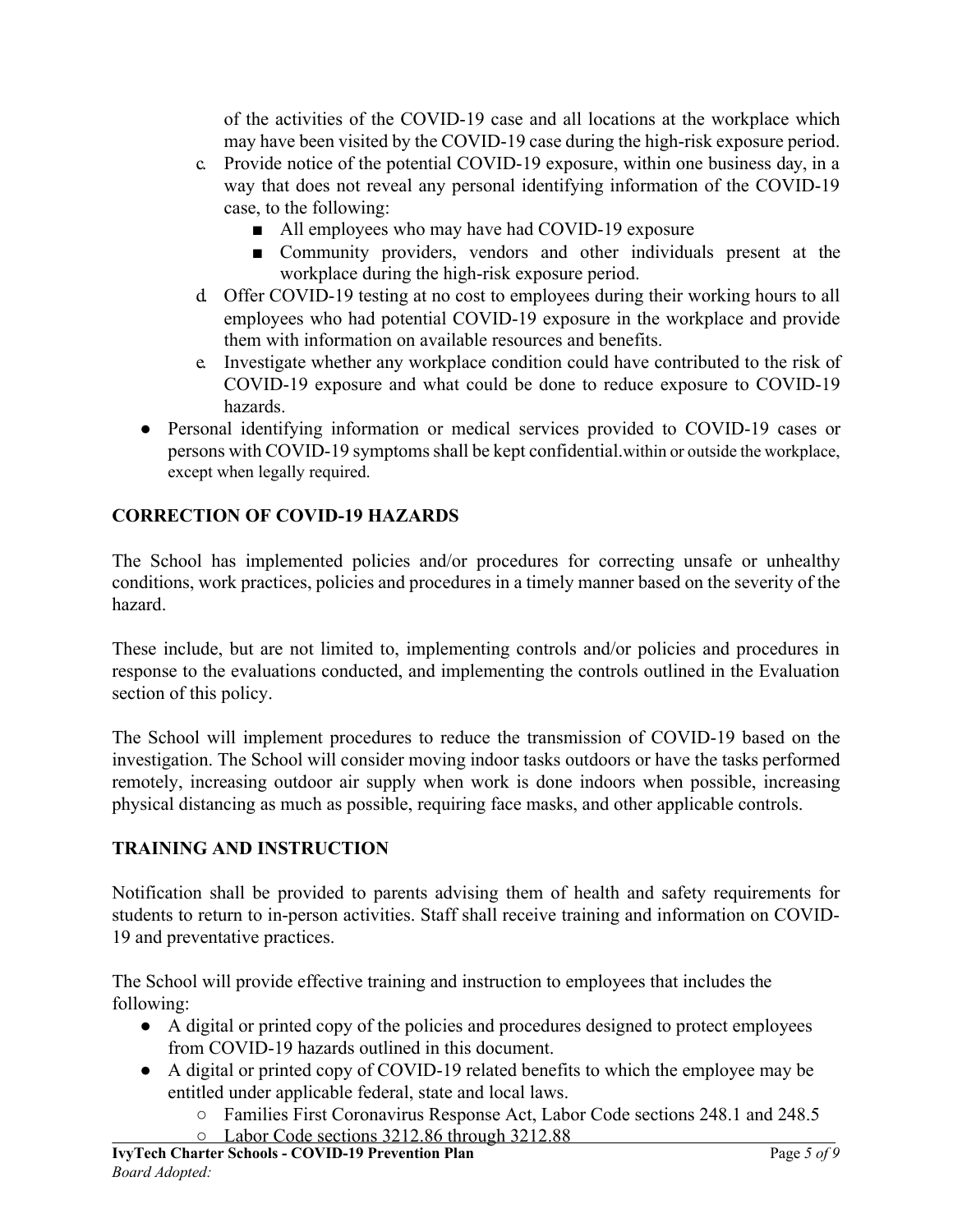- Local governmental requirements
- The School's leave policies
- Online COVID-19 training that includes the following information:
	- $\circ$  COVID-19 is an infectious disease that can be spread through the air when an infectious person talks or vocalizes, sneezes, coughs, or exhales.
	- COVID-19 may be transmitted when a person touches a contaminated object and then touches their eyes, nose, or mouth, although less common.
	- An infectious person may have no symptoms.
	- The importance of physical distancing of at least six feet combined with the wearing of facial coverings.
	- The fact that particles containing the virus can travel more than six feet, especially indoors, so physical distancing must be combined with other controls, including face coverings and hand hygiene in order to be effective.
	- $\circ$  The importance of frequent hand washing with soap and water for at least 20 seconds.
	- The importance of using hand sanitizer as a disinfectant when employees do not have immediate access to a sink or hand washing facility.
	- The proper use of face coverings.
	- A list of COVID-19 symptoms, and the importance of not coming to work and obtaining a COVID-19 test if the employee has such symptoms.

### **PHYSICAL DISTANCING**

For schools to safely reopen and allow students, teachers, and staff to reconvene in-person services, protective measures must be taken, and all staff and offices shall be required to follow recommended sanitation protocols in accordance with published guidelines and practice physical distancing. Schools shall take measures to limit in-person access and detect sources of COVID-19 or other infectious diseases.

- All employees shall be separated from other persons by at least six feet when practicable and except for momentary exposure while persons are in movement. Methods of physical distancing include:
	- Telework or other remote work assignments;
	- Reducing the number of persons in an area at one time, including visitors;
	- Visual cues such as signs and floor markings to indicate where employees and others should be located or their direction and path of travel;
	- Staggered arrival, departure, work, and break times;
	- Adjusted work processes or procedures to allow greater distance between employees.
- When it is not possible to maintain a distance of at least six feet, individuals shall distance themselves as far apart as possible.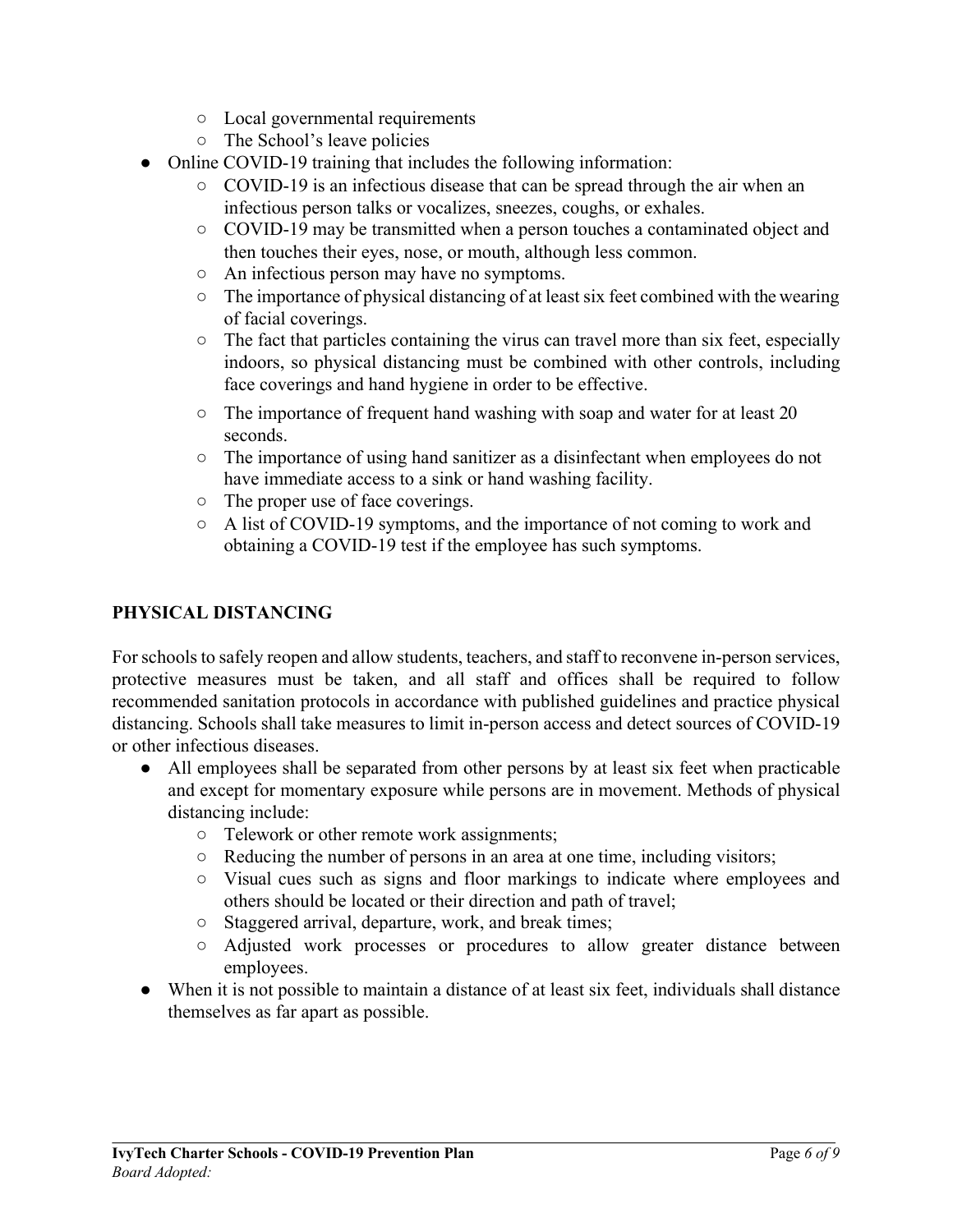#### **FACE COVERINGS**

●

As per the guidance for schools and school-based programs per California Department of Public Health (CDPH), the use of face coverings are required for students in grades TK-12. Continuing use of face coverings shall be consistent with the CDPH, and other local and state school reopening guidelines. Students who do not have personal face coverings shall be provided with face coverings by the school at no cost. Guidelines shall be developed for the use of face coverings by all students including those with special needs and have identified medical concerns. Measures shall be taken to avoid and mitigate any unintended consequences of implementing any safety precautions.

Staff shall be required to wear face coverings when engaging with students, staff, or community members for their own protection, and to protect the health and safety of students and other staff members. Personal protective equipment (PPE) shall be required for specific job functions and distributed to staff in accordance with board policies, and laws.

Students and staff who exhibit signs or symptoms or COVID-19 shall self-quarantine for 14 days and are further prevented from participating in any in-person activity or meeting until it is medically safe for them to return. Students who are unable to meet with staff as a result of COVID-19 shall continue to receive instruction and support.

The School shall provide face coverings and ensure they are worn by employees over the nose and mouth when indoors, when outdoors and less than six feet away from another person, and where required by orders from the State Department of Public Health or local health department.

- The School will ensure face coverings are clean and undamaged. Face shields are not a replacement for face masks, although they may be worn together for additional protection.
- The following exceptions are allowed in the removal of the face mask:
	- When the employee is alone in a room.
	- While eating and drinking at the workplace, provided the employees are at least six feet apart and outside air supply to the area when possible, if indoors, has been maximized to the extent possible.
	- Employees who cannot wear face coverings due to a medical or mental health condition or disability, or who are hearing-impaired or communicating with a hearing-impaired person.
	- Specific tasks which cannot feasibly be performed with a face covering. This exception is limited to the time period in which such tasks are actually being performed, and the unmasked employee shall be at least six feet away from all other persons unless unmasked employees are tested at least twice weekly for COVID-19.
- Employees exempted from wearing face coverings due to a medical condition, mental health condition, or disability shall wear an effective non-restrictive alternative, such as a face shield with a drape on the bottom, if their condition or disability permits it.
- Any employee not wearing a face covering, face shield with a drape or other effective alternative, for any reasons, shall be at least six feet from all other persons unless the unmasked employee is tested at least twice weekly for COVID-19.
- The School will not use COVID-19 testing as an alternative to face coverings when face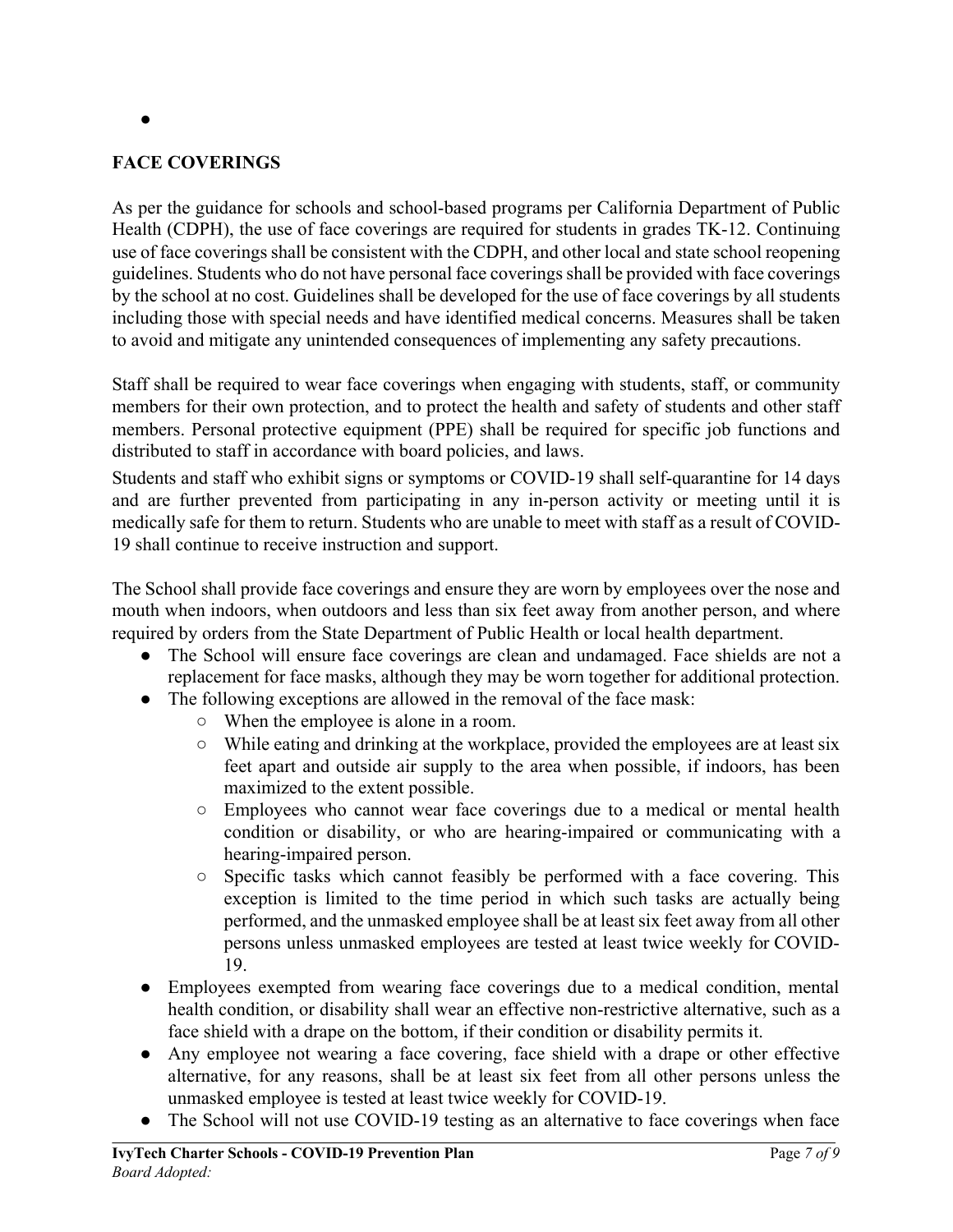coverings are otherwise required.

- The School will not prevent any employee from wearing a face covering when not required by this section, unless it would create a safety hazard, such as interfering with the safe operation of equipment, if applicable.
- The School will enforce measures to communicate to non-employees the face coverings requirement on their premises or when engaging with its employees as outlined in the Evaluation section of this policy.
- The School shall enforce COVID-19 policies and procedures to minimize employee exposure to COVID-19 hazards originating from any person not wearing a face covering, including a member of the public outlined in the Evaluation section of this policy.

### **SITE-SPECIFIC ADMINISTRATIVE CONTROLS AND PERSONAL PROTECTIVE EQUIPMENT**

Site-Specific Engineering Controls

- At fixed work locations where it is not possible to maintain the physical distancing requirement at all times, the School will install or utilize cleanable solid partitions that effectively reduce aerosol transmission between the employee and other persons. IvyTech will utilize disinfectants approved for use against COVID-19 on the Environmental Protection Agency (EPA)-approved list.
- For the School offices with mechanical or natural ventilation, or both, the School will maximize the air quality to the extent feasible.
- ●

#### **Administrative Controls**

The School has implemented cleaning and disinfecting procedures, which would require:

- Identifying and regularly cleaning and disinfecting frequently touched surfaces and objects, such as doorknobs, elevator buttons, equipment, tools, handrails, handles, controls, and bathroom surfaces. The School will inform and regularly remind employees of cleaning and disinfecting protocols, including the planned frequency and scope of regular cleaning and disinfection. The following cleaning and disinfecting schedule is as follows:
	- Prior to the employee beginning their workday
	- At the end of the employee's workday
- Sharing of personal protective equipment is prohibited, and to the extent feasible, items that employees come in regular contact with such as phones, headsets, desks, keyboards, writing materials, instruments, and tools. When it is not feasible to prevent sharing, sharing will be minimized, and such items and equipment shall be disinfected between uses by different people. Sharing of vehicles for work related purposes shall be prohibited.
- Areas, materials and equipment used by a COVID-19 case during the high-risk exposure period will be cleaned and disinfected in a manner that does not create a hazard to employees.
- To protect employees from COVID-19 hazards, the School will evaluate its handwashing facilities, determine the need for additional facilities, encourage and allow time for employee handwashing, and provide employees with an effective hand sanitizer. The School shall encourage employees to wash their hands for at least 20 seconds each time. Provision or use of hand sanitizers with methyl alcohol is prohibited.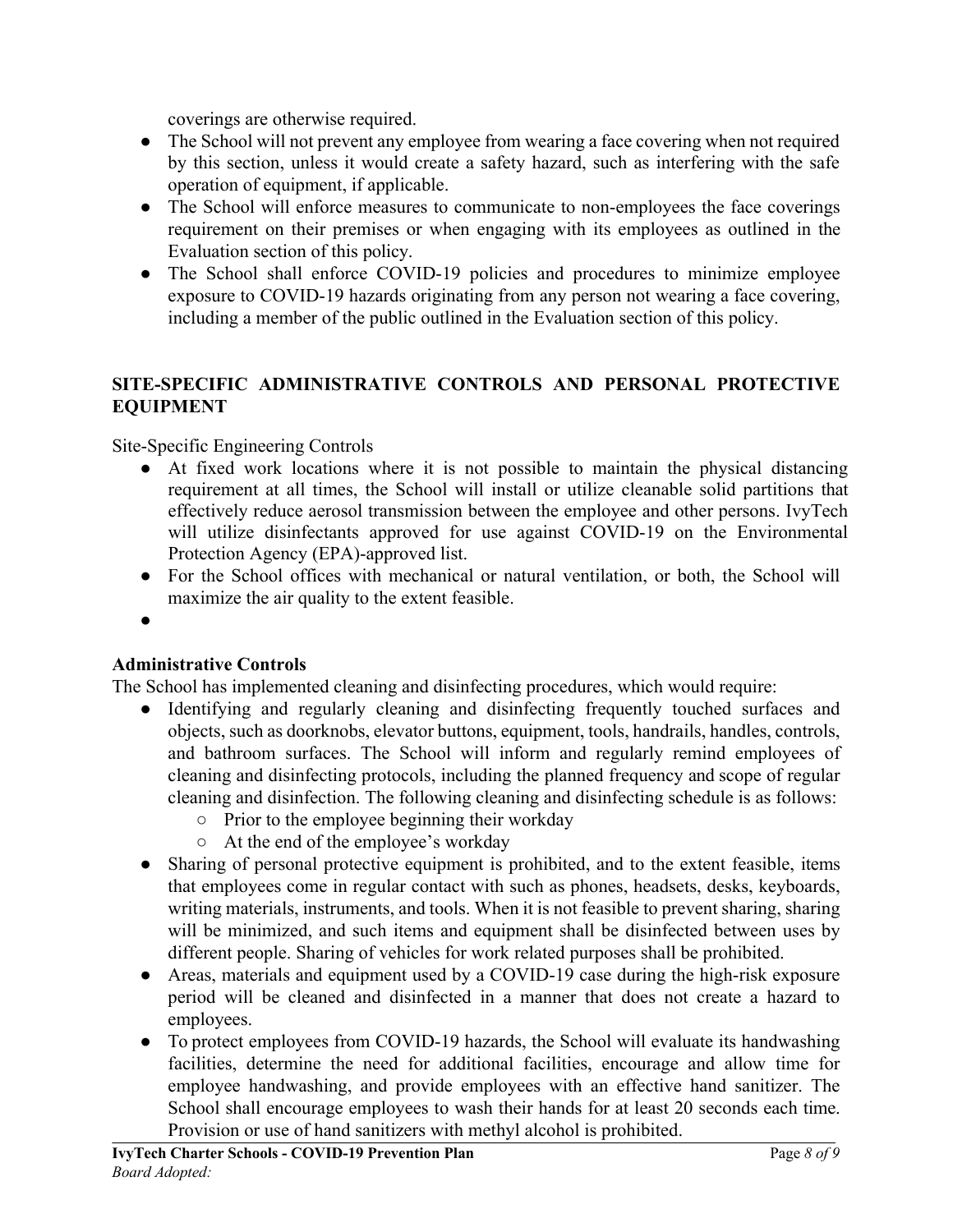#### **Personal Protective Equipment**

• The School will continuously evaluate the need for personal protective equipment to prevent exposure to COVID-19 hazards, such as gloves, goggles, and face shields, and provide personal protective equipment that relate to the job the employee performs as needed.

#### **REPORTING, RECORDKEEPING, AND ACCESS**

- The School will report information about COVID-19 cases at the workplace to the local health department immediately, but no longer than 48 hours after the employer knows, or with diligent inquiry would have known, of three or more COVID-19 cases for guidance on preventing the further spread of COVID-19 within the workplace.
- The School will provide to the local health department the total number of COVID-19 cases, and for each COVID-19 case, the name, contact information, occupation, workplace location, business address, the hospitalization and/or fatality status, and North American Industry Classification System code of the workplace of the COVID-19 case, and any other information requested by the local health department. The School shall continue to give notice to the local health department of any subsequent COVID-19 cases at the workplace.
- The School will report immediately to their State's OSGA Division (OSHA) any COVID-19 related serious illness or death, as defined under section 330(h), or an employee occurring in a place of employment or in connection with any employment.
- The School will maintain records of the steps taken to implement the written COVID-19 Safe Reopening and Operation of Schools policy.
- The written COVID-19 Safe Reopening and Operation of Schools policy will be made available at the workplace to employees and to representatives of OSHA immediately upon request.
- The School will keep a record of and track all COVID-19 cases with:
	- Employee's name
	- Contact information
	- Occupation
	- Location where the employee worked
	- Date of the last day at the workplace
	- Date of a positive COVID-19 test
- Medical information will be kept confidential.
- The information will be made available to employees or otherwise required by law, with personal identifying information removed.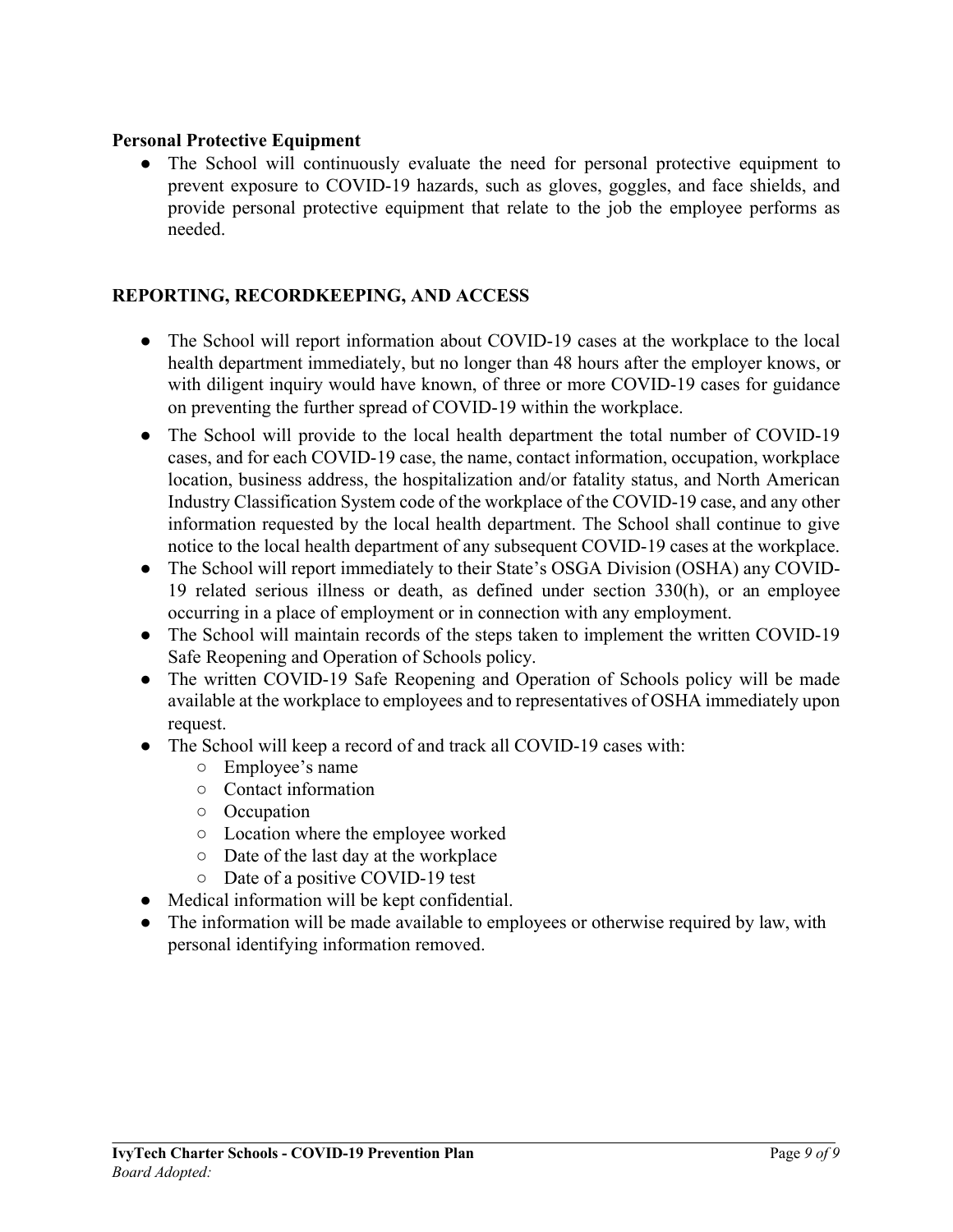#### ●

#### **EXCLUSION OF COVID-19 CASES**

The following describes how the School is to limit transmission of COVID-19 in the workplace.

- The School will ensure that COVID-19 cases are excluded from the workplace until the employee is safe to return, according to federal, state and local guidelines
- The School will exclude employees with COVID-19 exposure from the workplace for the necessary number of days based on current guidelines after the last known COVID-19 exposure to a COVID-19 case.
- For employees excluded from in-person work and otherwise able and available to work, the School will continue an employee's earnings and all other employee rights and benefits, including the employee's right to their job status. The School may use employerprovided employee sick leave benefits for this purpose and consider benefit payments from public sources in determining how to maintain earnings, rights and benefits, where permitted by law and when not covered by workers' compensation. These procedures will not apply:
	- To any period of time during which the employee is unable to work for reasons other than protecting persons at the workplace from possible COVID-19 transmission.
	- Where the employer demonstrated that the COVID-19 exposure is not work related.
- This section does not limit any other applicable law or school policy that provides greater protections.
- At the time of exclusion from in-person work, the School will provide the employee the information on available benefits.

#### **RETURN TO WORK CRITERIA**

Note that the following criteria is subject to change based on the current federal, state and local guidance.

- COVID-19 cases or employees with COVID-19 symptoms shall not return to work until all of the following have been met:
	- At least 24 hours have passed since fever of 99.5 or higher has resolved without the use of fever-reducing medications.
	- COVID-19 symptoms have improved.
	- At least 10 days have passed since COVID-19 symptoms first appeared.
- COVID-19 cases who test positive but never developed COVID-19 symptoms shall not return to work until a minimum of 10 days have passed since the date of specimen collection of their first positive COVID-19 test.
- A negative COVID-19 test shall not be required for an employee to return to work.
- If an order to isolate or quarantine an employee is issued by a local or state health official, the employee shall not return to in-person work until the period of isolation or quarantine is complete and the order is lifted. If no period was specified, then the period shall be 10 days from the time the order to isolate was effective, or 14 days from the time the order to